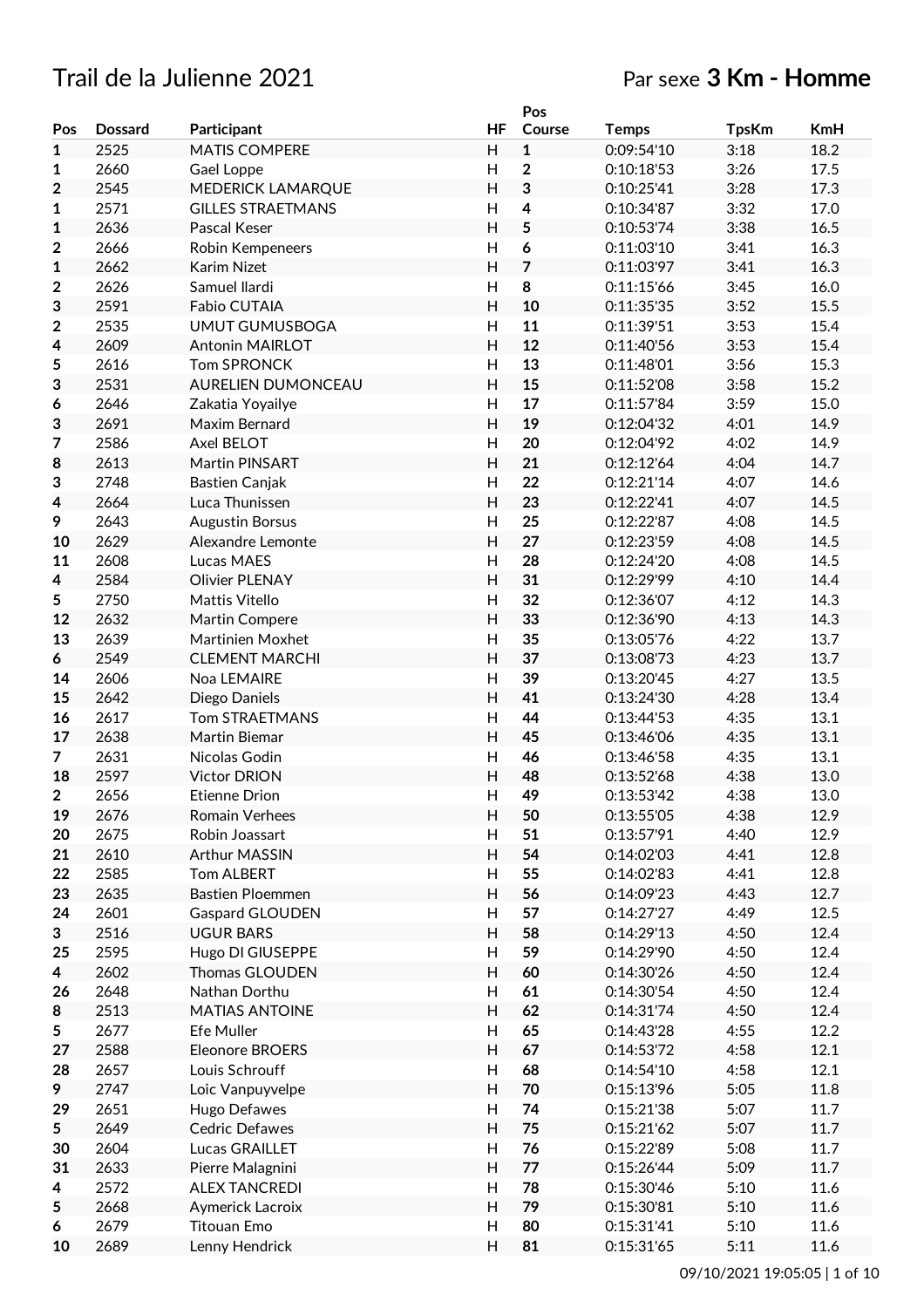# Trail de la Julienne 2021

# Par sexe **3 Km - Homme**

|     |                |                          |                | Pos    |              |              |            |
|-----|----------------|--------------------------|----------------|--------|--------------|--------------|------------|
| Pos | <b>Dossard</b> | Participant              | HF             | Course | <b>Temps</b> | <b>TpsKm</b> | <b>KmH</b> |
| 32  | 2587           | <b>Victor BRENEZ</b>     | H              | 83     | 0:15:41'35   | 5:14         | 11.5       |
| 33  | 2669           | Sam Douven               | H              | 84     | 0:15:44'77   | 5:15         | 11.4       |
| 11  | 2530           | <b>LIONEL DODEMONT</b>   | H              | 88     | 0:16:04'12   | 5:22         | 11.2       |
| 12  | 2542           | <b>BELMIN KOJCIN</b>     | H              | 90     | 0:16:06'02   | 5:22         | 11.2       |
| 13  | 2528           | <b>GAETAN DERIBREUX</b>  | H              | 92     | 0:16:24'12   | 5:28         | 11.0       |
| 8   | 2596           | Thierry DOSSIN           | H              | 95     | 0:16:32'56   | 5:31         | 10.9       |
| 7   | 2583           | Maoro PEREZ              | H              | 97     | 0:17:10'16   | 5:43         | 10.5       |
| 8   | 2580           | <b>Gabriel BARNICH</b>   | H              | 98     | 0:17:11'18   | 5:44         | 10.5       |
| 9   | 2579           | <b>QUENTIN WECHZELER</b> | H              | 99     | 0:17:21'69   | 5:47         | 10.4       |
| 14  | 2624           | <b>DAVID OZER</b>        | H              | 100    | 0:17:21'77   | 5:47         | 10.4       |
| 6   | 2541           | <b>DYLAN KAANEN</b>      | $\overline{H}$ | 101    | 0:17:24'57   | 5:48         | 10.3       |
| 34  | 2599           | <b>Nell FORTEMPS</b>     | H              | 103    | 0:17:40'14   | 5:53         | 10.2       |
| 7   | 2574           | <b>ROMAIN TRICHARD</b>   | Н              | 106    | 0:17:53'81   | 5:58         | 10.1       |
| 15  | 2692           | <b>Tristan Lafaurie</b>  | H              | 110    | 0:18:17'36   | 6:06         | 9.8        |
| 10  | 2503           | LORIS HOCHSTENBACH       | H              | 116    | 0:18:58'09   | 6:19         | 9.5        |
| 11  | 2693           | Nolan Bodet              | H              | 117    | 0:19:01'15   | 6:20         | 9.5        |
| 16  | 2527           | <b>HUGO DEDEE</b>        | H              | 118    | 0:19:12'04   | 6:24         | 9.4        |
| 12  | 2508           | <b>DAMIEN SLUYSMANS</b>  | H              | 119    | 0:19:23'76   | 6:28         | 9.3        |
| 35  | 2652           | <b>Gabriel Bodeux</b>    | $\mathsf{H}$   | 123    | 0:19:54'48   | 6:38         | 9.0        |
| 17  | 2749           | Gioacchino Cataldo       | H              | 127    | 0:20:07'56   | 6:43         | 8.9        |
| 18  | 2521           | <b>CHEMS BRAHIMI</b>     | $\mathsf{H}$   | 137    | 0:20:30'71   | 6:50         | 8.8        |
| 13  | 2565           | <b>Ashley Regout</b>     | H              | 143    | 0:21:33'72   | 7:11         | 8.3        |
| 14  | 2536           | <b>BAPTISTE HELLINX</b>  | $\mathsf{H}$   | 148    | 0:22:12'22   | 7:24         | 8.1        |
| 8   | 2544           | <b>AYMERICK LACROIX</b>  | H              | 157    | 0:24:27'80   | 8:09         | 7.4        |
| 19  | 2550           | <b>ALAN MEEUS</b>        | H              | 167    | 0:32:07'75   | 10:43        | 5.6        |
| 20  | 2620           | <b>ETHAN CREPIEUX</b>    | H              | 170    | 0:36:22'18   | 12:07        | 4.9        |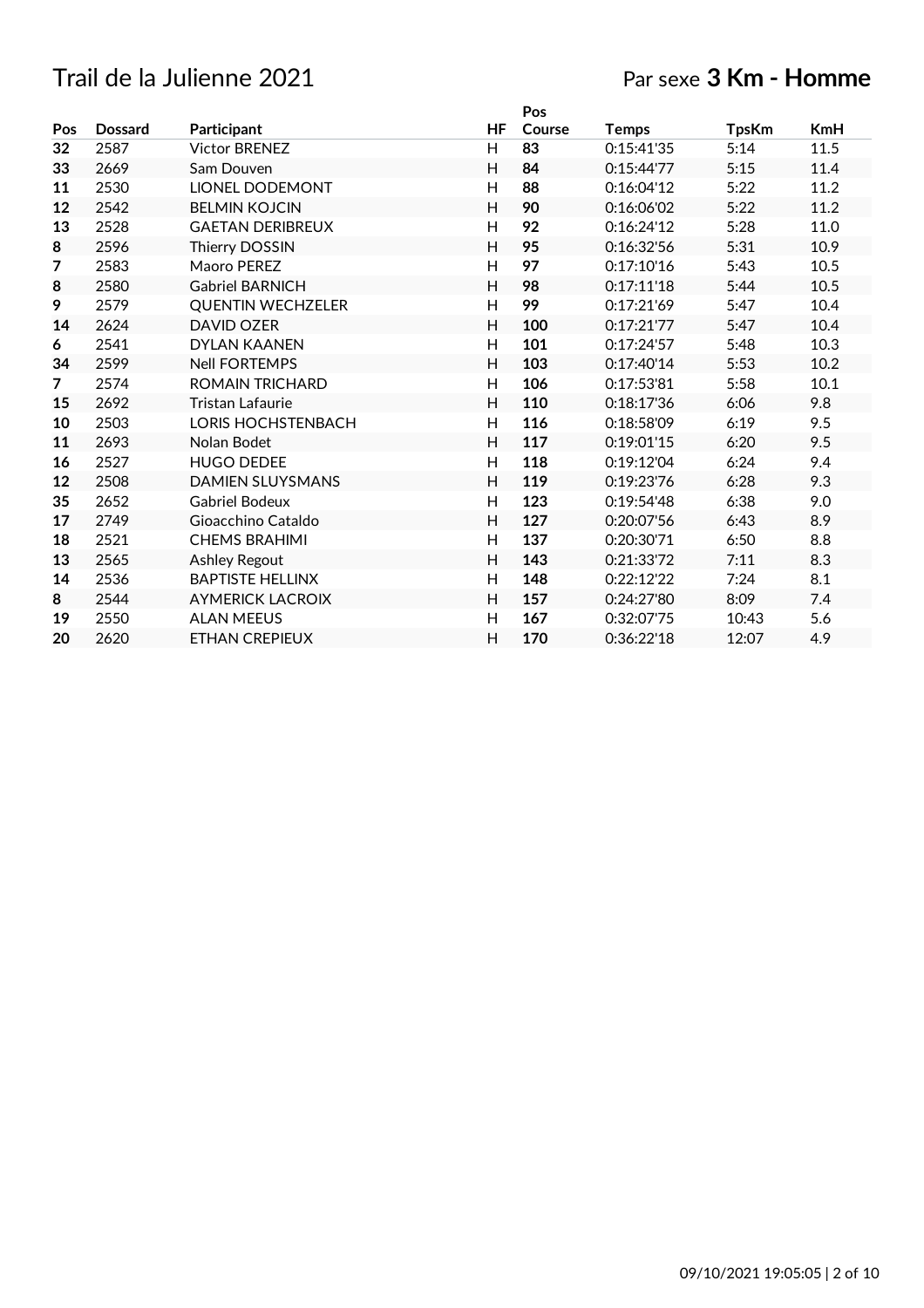# Trail de la Julienne 2021 Par sexe **3 Km - Femme**

|                         |                |                         |    | Pos    |              |              |            |
|-------------------------|----------------|-------------------------|----|--------|--------------|--------------|------------|
| Pos                     | <b>Dossard</b> | Participant             | HF | Course | <b>Temps</b> | <b>TpsKm</b> | <b>KmH</b> |
| $\mathbf{1}$            | 2663           | Nina Wagelmans          | F  | 9      | 0:11:27'35   | 3:49         | 15.7       |
|                         | 2598           | Norah ERPICUM           | F  | 14     | 0:11:51'96   | 3:58         | 15.2       |
| $\boldsymbol{2}$        |                |                         |    |        |              |              |            |
| 3                       | 2640           | Ambre Simon             | F  | 16     | 0:11:52'50   | 3:58         | 15.2       |
| 4                       | 2590           | Elena CARREA            | F  | 18     | 0:11:57'92   | 3:59         | 15.0       |
| 1                       | 2612           | Claudia PETRARCA        | F  | 24     | 0:12:22'71   | 4:08         | 14.5       |
| 2                       | 2654           | Amandine Renson         | F  | 26     | 0:12:23'53   | 4:08         | 14.5       |
| 3                       | 2605           | Eleanore JEHAES         | F  | 29     | 0:12:24'98   | 4:08         | 14.5       |
| 4                       | 2611           | Noemie Nawezi           | F  | 30     | 0:12:28'85   | 4:10         | 14.4       |
| 5                       | 2619           | Nora VAN GANS           | F  | 34     | 0:12:47'32   | 4:16         | 14.1       |
| 6                       | 2592           | Irina CUTAIA            | F  | 36     | 0:13:07'60   | 4:23         | 13.7       |
|                         |                |                         |    |        |              |              |            |
| $\overline{7}$          | 2628           | Lena Lemonte            | F  | 38     | 0:13:19'37   | 4:26         | 13.5       |
| 8                       | 2618           | Olivia TEHEUX           | F  | 40     | 0:13:23'53   | 4:28         | 13.4       |
| 9                       | 2661           | Alicia Teheux           | F  | 42     | 0:13:25'55   | 4:29         | 13.4       |
| 10                      | 2607           | Kiara LORQUET           | F  | 43     | 0:13:28'93   | 4:29         | 13.4       |
| 11                      | 2594           | Charlotte DEBEL         | F  | 47     | 0:13:51'92   | 4:37         | 13.0       |
| $\mathbf{1}$            | 2518           | <b>SIMON BELLERY</b>    | F  | 52     | 0:13:59'37   | 4:40         | 12.9       |
| 12                      | 2630           | Lilia Bidaoui           | F  | 53     | 0:14:01'98   | 4:41         | 12.8       |
| 13                      | 2641           | Maelle Olivier          | F  | 63     | 0:14:33'80   | 4:51         | 12.4       |
|                         | 2600           |                         | F  | 64     |              | 4:54         | 12.2       |
| 14                      |                | Zoe Francois            |    |        | 0:14:42'25   |              |            |
| 5                       | 2509           | <b>ELSA TROKART</b>     | F  | 66     | 0:14:49'28   | 4:56         | 12.1       |
| 15                      | 2614           | Lyna PIRAUX             | F  | 69     | 0:15:00'60   | 5:00         | 12.0       |
| 6                       | 2622           | <b>LOUIS JAMAIGNE</b>   | F  | 71     | 0:15:15'78   | 5:05         | 11.8       |
| 16                      | 2647           | Clara Van Daele         | F  | 72     | 0:15:19'46   | 5:07         | 11.7       |
| 17                      | 2658           | Lisa Schrouff           | F  | 73     | 0:15:20'75   | 5:07         | 11.7       |
| 18                      | 2589           | Clara CANALE            | F  | 82     | 0:15:38'28   | 5:13         | 11.5       |
| 19                      | 2644           | Sophie Quoibion         | F  | 85     | 0:15:46'28   | 5:16         | 11.4       |
| 20                      | 2670           | Lou Douven              | F  | 86     | 0:15:58'71   | 5:20         | 11.3       |
|                         |                |                         |    |        |              |              |            |
| 6                       | 2694           | Celeste Heusschen       | F  | 87     | 0:16:03'68   | 5:21         | 11.2       |
| $\mathbf 2$             | 2569           | ROMANE SMEETS           | F  | 89     | 0:16:05'80   | 5:22         | 11.2       |
| 7                       | 2561           | <b>TAMARA PIRCAK</b>    | F  | 91     | 0:16:15'94   | 5:25         | 11.1       |
| 3                       | 2543           | <b>EMMA KUPPENS</b>     | F  | 93     | 0:16:28'70   | 5:29         | 10.9       |
| 7                       | 2593           | Juliette DARCIS         | F  | 94     | 0:16:31'58   | 5:31         | 10.9       |
| 21                      | 2645           | Malika Yoyaiche         | F  | 96     | 0:17:09'76   | 5:43         | 10.5       |
| 4                       | 2540           | <b>EVA JANSEN</b>       | F  | 102    | 0:17:35'79   | 5:52         | 10.2       |
| 8                       | 2671           | Sasha Bricteux          | F  | 104    | 0:17:46'00   | 5:55         | 10.1       |
|                         | 2570           | <b>KLOE STASSIN</b>     | F  | 105    | 0:17:53'22   | 5:58         | 10.1       |
| 1                       |                |                         |    |        |              |              |            |
| $\overline{\mathbf{2}}$ | 2512           | <b>LEA ANTEN</b>        | F  | 107    | 0:17:58'65   | 5:59         | 10.0       |
| 9                       | 2581           | Nora MORVANT            | F  | 108    | 0:18:00'20   | 6:00         | 10.0       |
| 9                       | 2667           | Noemie Mordant          | F  | 109    | 0:18:03'84   | 6:01         | 10.0       |
| 5                       | 2568           | <b>TAISSIA RUBES</b>    | F  | 111    | 0:18:39'76   | 6:13         | 9.6        |
| 10                      | 2688           | Medine Kus              | F  | 112    | 0:18:41'13   | 6:14         | 9.6        |
| 10                      | 2695           | Manon Abis              | F  | 113    | 0:18:42'06   | 6:14         | 9.6        |
| 6                       | 2678           | Lore Grosjean           | F  | 114    | 0:18:43'28   | 6:14         | 9.6        |
| 11                      | 2680           | Lea Fontaine            | F  | 115    | 0:18:43'75   | 6:14         | 9.6        |
| $\overline{7}$          | 2745           | Romane Keyeux           | F  | 120    | 0:19:28'12   | 6:29         | 9.2        |
|                         |                |                         |    |        |              |              |            |
| 8                       | 2529           | <b>MAELYS DIRIX</b>     | F  | 121    | 0:19:38'58   | 6:33         | 9.2        |
| 12                      | 2672           | Marie Lenglois          | F  | 122    | 0:19:46'17   | 6:35         | 9.1        |
| 13                      | 2682           | Beyzanur Durkaya        | F  | 124    | 0:19:55'00   | 6:38         | 9.0        |
| 11                      | 2653           | Laura Macchione         | F  | 125    | 0:19:59'42   | 6:40         | 9.0        |
| 14                      | 2687           | Florine Dabeye          | F  | 126    | 0:20:02'25   | 6:41         | 9.0        |
| 9                       | 2566           | <b>LUCIE RENDERS</b>    | F  | 128    | 0:20:08'78   | 6:43         | 8.9        |
| 15                      | 2621           | <b>NOELIA GILON</b>     | F  | 129    | 0:20:12'57   | 6:44         | 8.9        |
|                         | 2690           |                         | F  | 130    | 0:20:12'73   | 6:44         | 8.9        |
| 16                      |                | Romane Delgutte         |    |        |              |              |            |
| 17                      | 2501           | LALY ALVAREZ            | F  | 131    | 0:20:16'04   | 6:46         | 8.9        |
| 18                      | 2507           | <b>MANON SCHOUTENDE</b> | F  | 132    | 0:20:16'88   | 6:46         | 8.9        |
| 19                      | 2502           | <b>EVA HANSON</b>       | F  | 133    | 0:20:17'79   | 6:46         | 8.9        |
| 10                      | 2623           | <b>TIFFANY JOLLY</b>    | F  | 134    | 0:20:26'19   | 6:49         | 8.8        |
|                         |                |                         |    |        |              |              |            |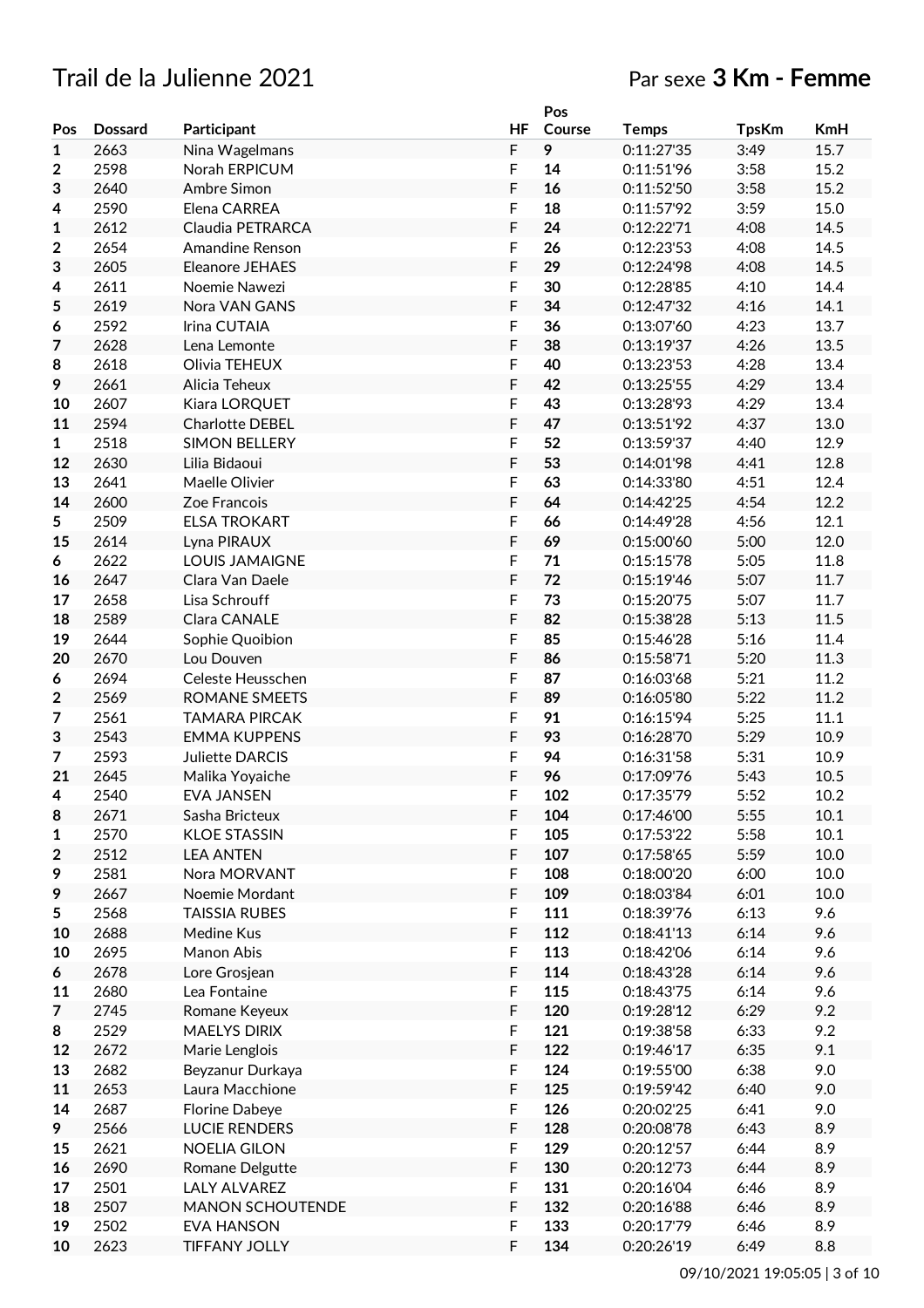# Trail de la Julienne 2021

# Par sexe **3 Km - Femme**

|     |                |                           |    | Pos    |              |              |            |
|-----|----------------|---------------------------|----|--------|--------------|--------------|------------|
| Pos | <b>Dossard</b> | Participant               | HF | Course | <b>Temps</b> | <b>TpsKm</b> | <b>KmH</b> |
| 11  | 2546           | MICHAELLE LEMMELYN        | F  | 135    | 0:20:28'44   | 6:49         | 8.8        |
| 22  | 2659           | Gabrielle Jacobs          | F  | 136    | 0:20:28'94   | 6:50         | 8.8        |
| 12  | 2573           | <b>MARIE THEWISSEN</b>    | F  | 138    | 0:20:31'84   | 6:50         | 8.8        |
| 13  | 2547           | <b>SARAH LONGLE</b>       | F  | 139    | 0:20:36'09   | 6:52         | 8.7        |
| 3   | 2538           | <b>CHARLOTTE HUYNEN</b>   | F  | 140    | 0:20:36'42   | 6:52         | 8.7        |
| 4   | 2510           | <b>MARGAUX ABIS</b>       | F  | 141    | 0:20:43'02   | 6:55         | 8.7        |
| 14  | 2559           | <b>FELICIE PHILIPPART</b> | F  | 142    | 0:20:43'34   | 6:55         | 8.7        |
| 15  | 2511           | SOFIA ALMEDIA PAIS NUNES  | F  | 144    | 0:21:33'88   | 7:11         | 8.3        |
| 23  | 2777           | Nola Fortemps             | F  | 145    | 0:21:36'34   | 7:12         | 8.3        |
| 16  | 2686           | Ninagre Conde             | F  | 146    | 0:21:46'91   | 7:16         | 8.3        |
| 20  | 2504           | <b>NAOMI KIRKOVE</b>      | F  | 147    | 0:21:53'89   | 7:18         | 8.2        |
| 5   | 2532           | <b>DUMIA DURKAYA</b>      | F  | 149    | 0:22:16'55   | 7:26         | 8.1        |
| 21  | 2551           | <b>OPHELIA METENS</b>     | F  | 150    | 0:22:18'44   | 7:26         | 8.1        |
| 22  | 2563           | <b>ELEA PUFAIT</b>        | F  | 151    | 0:22:20'09   | 7:26         | 8.1        |
| 17  | 2522           | <b>CHARLOTTE CLOOS</b>    | F  | 152    | 0:22:24'52   | 7:28         | 8.0        |
| 23  | 2506           | <b>LISA LOLY</b>          | F  | 153    | 0:22:35'73   | 7:32         | 8.0        |
| 24  | 2673           | Thea Grulois              | F  | 154    | 0:22:36'25   | 7:32         | 8.0        |
| 25  | 2681           | Clara Collard             | F  | 155    | 0:23:10'42   | 7:43         | 7.8        |
| 18  | 2683           | <b>Emelyne Schreurs</b>   | F  | 156    | 0:23:10'87   | 7:44         | 7.8        |
| 19  | 2744           | Serena Angelicchio        | F  | 158    | 0:27:08'24   | 9:03         | 6.6        |
| 26  | 2505           | <b>AUDREY LARMUSEAU</b>   | F  | 159    | 0:27:14'12   | 9:05         | 6.6        |
| 20  | 2665           | Koudjama Yaba             | F  | 160    | 0:27:40'20   | 9:13         | 6.5        |
| 21  | 2537           | <b>ELENA HENDRICK</b>     | F  | 161    | 0:27:40'64   | 9:14         | 6.5        |
| 22  | 2533           | <b>AURIANE GEUSENS</b>    | F  | 162    | 0:29:18'06   | 9:46         | 6.1        |
| 23  | 2524           | <b>MANON COLSON</b>       | F  | 163    | 0:29:18'17   | 9:46         | 6.1        |
| 24  | 2562           | <b>CARLA POSLON</b>       | F  | 164    | 0:30:47'79   | 10:16        | 5.8        |
| 25  | 2567           | <b>LISA REYNDERS</b>      | F  | 165    | 0:30:47'80   | 10:16        | 5.8        |
| 6   | 2575           | <b>LORE VAN WYNEN</b>     | F  | 166    | 0:30:49'78   | 10:17        | 5.8        |
| 27  | 2519           | ANA MARIA BINDEA          | F  | 168    | 0:32:08'38   | 10:43        | 5.6        |
| 26  | 2685           | Tuana Aydogac             | F  | 169    | 0:32:09'97   | 10:43        | 5.6        |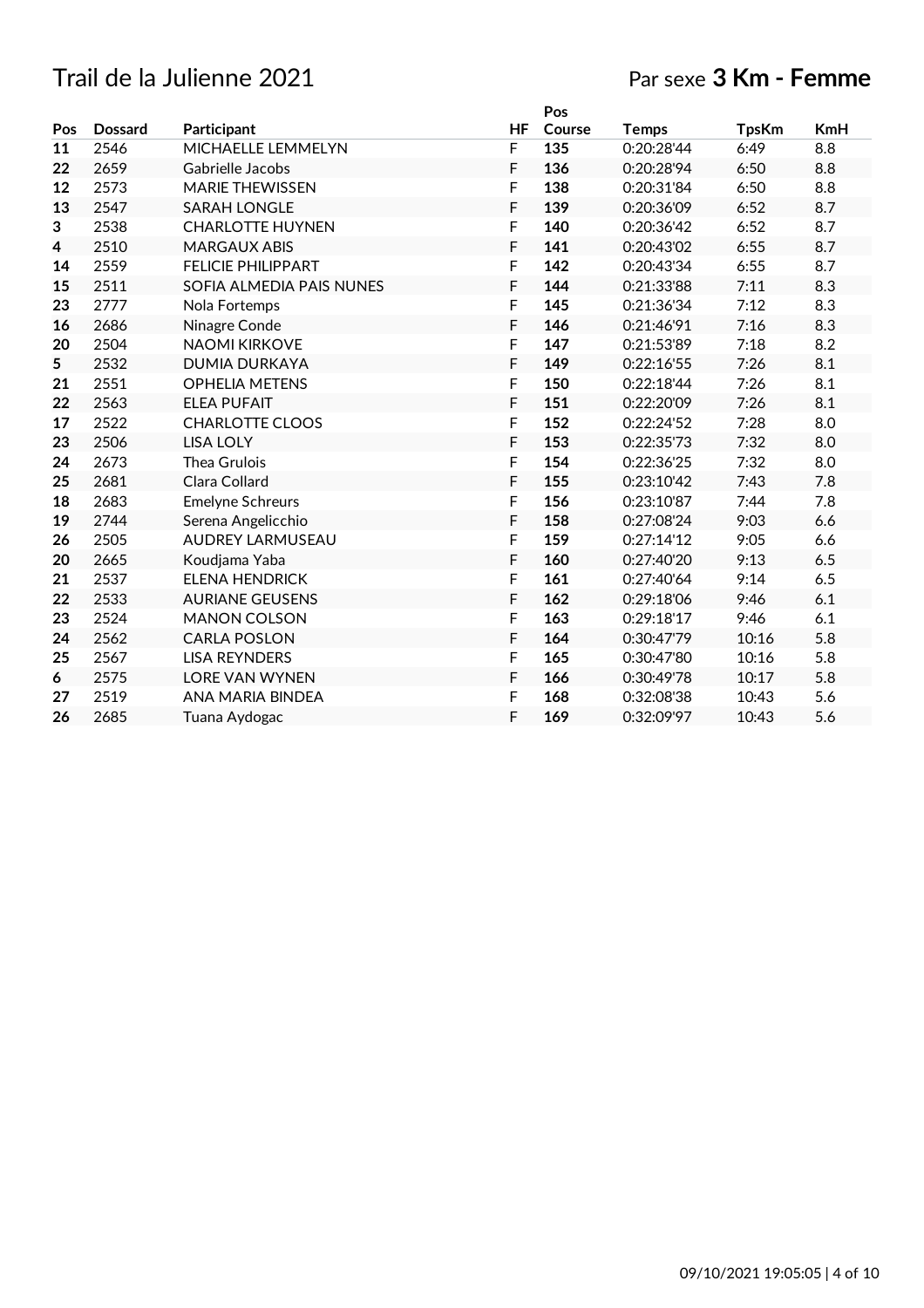# Trail de la Julienne 2021 Par sexe **6 Km - Homme**

|                  |                |                               |                | Pos            |              |              |            |
|------------------|----------------|-------------------------------|----------------|----------------|--------------|--------------|------------|
| Pos              | <b>Dossard</b> | Participant                   | <b>HF</b>      | Course         | <b>Temps</b> | <b>TpsKm</b> | <b>KmH</b> |
| $\mathbf{1}$     | 3020           | <b>Thomas PIERRON</b>         | H.             | $\mathbf{1}$   | 0:24:13'91   | 3:51         | 15.6       |
| 1                | 3058           | Laurent Vlassis               | H              | $\overline{2}$ | 0:25:41'89   | 4:05         | 14.7       |
| 2                | 3057           | Hugo Vereecken                | H              | $\mathbf 3$    | 0:25:44'98   | 4:05         | 14.7       |
| $\mathbf 2$      | 3015           | <b>Bastien MONSEZ</b>         | Н              | 4              | 0:26:47'50   | 4:15         | 14.1       |
| 3                | 3054           | Tim Hensenne                  | H              | 5              | 0:27:07'75   | 4:19         | 13.9       |
| 4                | 3003           | Louis CRAUWELS                | H              | 7              | 0:27:42'55   | 4:24         | 13.6       |
| 5                | 3016           | Lucas MONSEZ                  | H              | 8              | 0:27:52'78   | 4:26         | 13.6       |
| 6                | 3032           | <b>Younes VAN GANS</b>        | $\overline{H}$ | 9              | 0:28:45'76   | 4:34         | 13.1       |
| 7                | 3056           | Simon Vereecken               | H              | 10             | 0:29:02'18   | 4:37         | 13.0       |
| 8                | 3034           | Tristan VAN HERPEN            | Н              | 11             | 0:29:09'06   | 4:38         | 13.0       |
| 9                | 3059           | William Dobbelstein           | H              | 12             | 0:29:14'44   | 4:38         | 12.9       |
| 10               | 3026           | Simon SCOHIER                 | Н              | 13             | 0:29:29'33   | 4:41         | 12.8       |
| $\mathbf{1}$     | 3028           | <b>Benoit SINDIC</b>          | H              | 14             | 0:30:35'29   | 4:52         | 12.4       |
| 11               | 3017           | Nicolas MOROVICH              | H              | 15             | 0:30:57'38   | 4:55         | 12.2       |
| 12               | 3041           | Manoah Snoeck                 | H              | 16             | 0:31:00'78   | 4:55         | 12.2       |
| $\overline{2}$   | 3008           | Ludovic HOUBION               | H              | 17             | 0:31:02'52   | 4:56         | 12.2       |
| 13               | 3021           | Benjamin PROSMANS             | H              | 18             | 0:31:05'02   | 4:56         | 12.2       |
| 3                | 3049           | Karim Nizet                   | $\overline{H}$ | 19             | 0:31:19'08   | 4:58         | 12.1       |
| $\mathbf{1}$     | 3031           | <b>Alex VAN GANS</b>          | H              | 20             | 0:31:25'67   | 4:59         | 12.0       |
| 4                | 3047           | Adrien Vandenbeyvangme        | H              | 21             | 0:32:28'76   | 5:10         | 11.6       |
| 5                | 3030           | <b>Fernand SOUPLY-PIERARD</b> | H              | 22             | 0:32:33'78   | 5:10         | 11.6       |
| 3                | 3045           | <b>Bernard Willem</b>         | Н              | 23             | 0:32:45'78   | 5:12         | 11.5       |
| 14               | 3029           | Tymeo SINDIC                  | H              | 24             | 0:33:00'77   | 5:14         | 11.5       |
| 15               | 3093           | <b>Thomas Fanielle</b>        | Н              | 25             | 0:33:37'47   | 5:20         | 11.2       |
| 16               | 3042           | Arthur Joassart               | H              | 27             | 0:34:47'13   | 5:31         | 10.9       |
| 17               | 3033           | Cian VAN HERPEN               | H              | 28             | 0:34:55'75   | 5:32         | 10.8       |
| 6                | 3022           | Vincent QUOILIN               | H              | 31             | 0:35:08'80   | 5:35         | 10.8       |
| 4                | 3070           | <b>Adrien Devalet</b>         | $\overline{H}$ | 33             | 0:35:55'03   | 5:42         | 10.5       |
| $\overline{7}$   | 3055           | Justin Toussaint              | H              | 35             | 0:36:58'42   | 5:52         | 10.2       |
| 18               | 3068           | Fomel Killian                 | Н              | 36             | 0:37:45'67   | 5:59         | 10.0       |
| 8                | 3062           | Christian Leleux              | H              | 37             | 0:37:49'55   | 6:00         | 10.0       |
| 9                | 3076           | Sandro Mucci                  | Н              | 42             | 0:38:53'99   | 6:10         | 9.7        |
| 10               | 3024           | <b>Geoffrey RUYMAEKERS</b>    | H              | 43             | 0:38:57'77   | 6:11         | 9.7        |
| 11               | 3014           | Claire MOCQUAX                | Н              | 44             | 0:39:03'18   | 6:12         | 9.7        |
| 5                | 3083           | Sebastian Preto Lizambri      | H              | 48             | 0:42:15'13   | 6:43         | 8.9        |
| $\boldsymbol{2}$ | 3019           | Pascal NIZET                  | H              | 50             | 0:42:59'78   | 6:49         | 8.8        |
| 12               | 3046           | <b>Adrien Granville</b>       | H              | 51             | 0:43:12'79   | 6:52         | 8.7        |
| 13               | 3009           | Cédric Jaspart                | Н              | 53             | 0:44:04'40   | 7:00         | 8.6        |
| 3                | 3073           | Dominique Verjans             | H              | 54             | 0:44:15'32   | 7:01         | 8.5        |
| 4                | 3001           | Raymond BAR                   | н              | 55             | 0:44:16'46   | 7:02         | 8.5        |
| 6                | 3010           | Olivier JASPART               | H              | 58             | 0:44:58'32   | 7:08         | 8.4        |
| 5                | 3040           | <b>Rostand Tchulieu</b>       | н              | 59             | 0:44:58'92   | 7:08         | 8.4        |
| 6                | 3065           | Michel Melard                 | H              | 60             | 0:45:47'18   | 7:16         | 8.3        |
| 7                | 3052           | Pascal Dicarlo                | н              | 62             | 0:46:03'75   | 7:19         | 8.2        |
| $\overline{7}$   | 3079           | Rudy Scalco                   | H              | 63             | 0:46:04'61   | 7:19         | 8.2        |
| 8                | 3053           | Lambert Seronvalle            | H              | 72             | 0:50:01'78   | 7:56         | 7.6        |
| 19               | 3061           | <b>Bastien Leleux</b>         | H              | 73             | 0:55:11'17   | 8:46         | 6.8        |
| 20               | 3078           | Noah Ntumba Tiki              | Н              | 75             | 1:02:43'74   | 9:58         | $6.0\,$    |
| 8                | 3077           | Patrick Ntumba Tiki           | H              | 76             | 1:02:48'81   | 9:58         | 6.0        |
|                  |                |                               |                |                |              |              |            |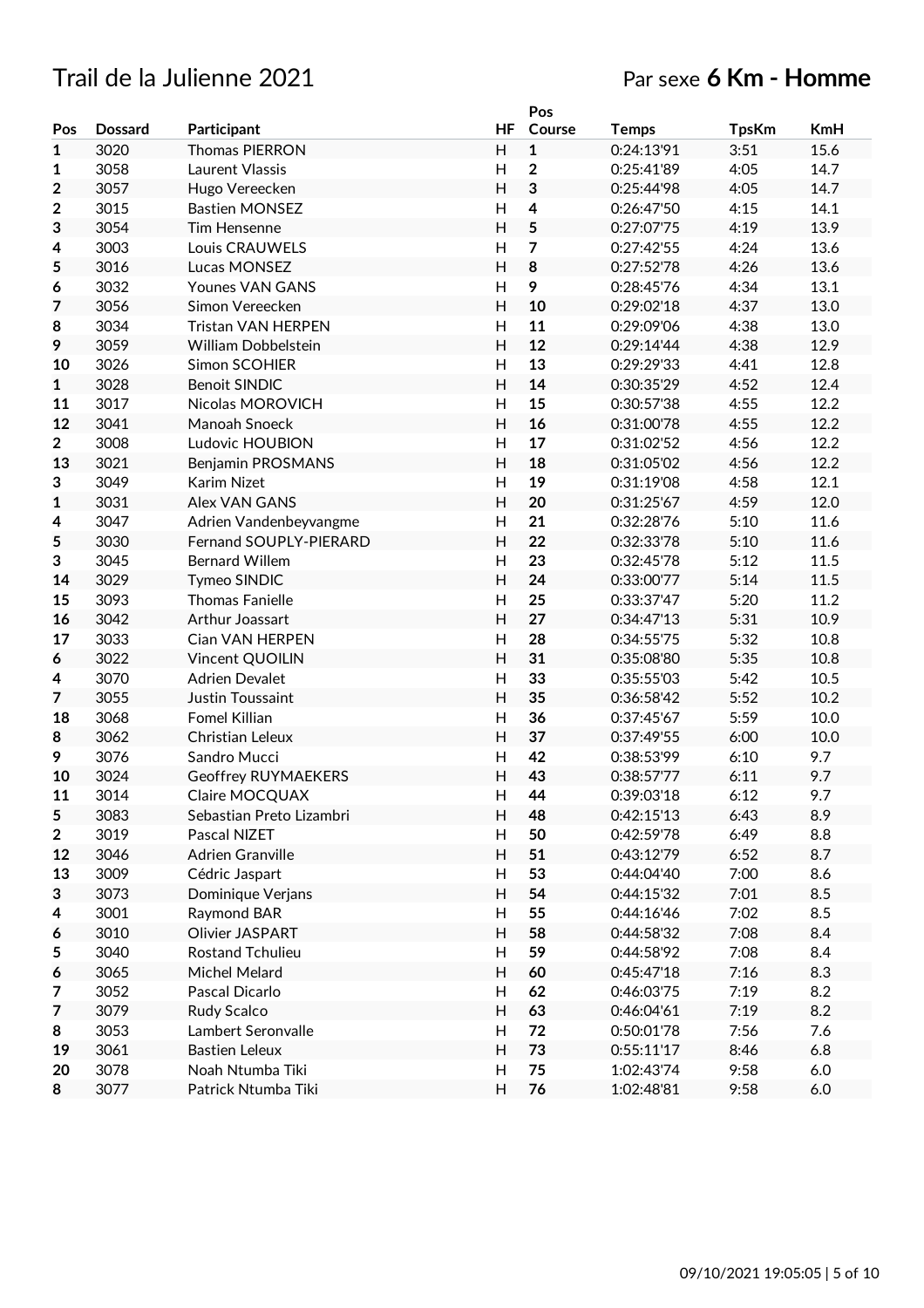# Trail de la Julienne 2021 Par sexe **6 Km - Femme**

|              |                |                            |           | Pos    |            |              |            |
|--------------|----------------|----------------------------|-----------|--------|------------|--------------|------------|
| Pos          | <b>Dossard</b> | Participant                | <b>HF</b> | Course | Temps      | <b>TpsKm</b> | <b>KmH</b> |
| 1            | 3036           | Marie VANDORMAEL           | F         | 6      | 0:27:39'31 | 4:23         | 13.7       |
| 2            | 3002           | Mathilde CLAES             | F         | 26     | 0:34:22'40 | 5:28         | 11.0       |
| $\mathbf{1}$ | 3072           | Eline Lambot               | F         | 29     | 0:34:58'42 | 5:33         | 10.8       |
| 2            | 3071           | Lucie Lambot               | F         | 30     | 0:35:02'68 | 5:34         | 10.8       |
| 3            | 3064           | Clara Polart               | F         | 32     | 0:35:30'30 | 5:38         | 10.6       |
| 4            | 3007           | Eloise Hanssen             | F         | 34     | 0:36:58'11 | 5:52         | 10.2       |
| 1            | 3067           | <b>Christine Heusschen</b> | F         | 38     | 0:38:14'08 | 6:04         | 9.9        |
| 2            | 3074           | Isabelle Demonceau         | F         | 39     | 0:38:14'19 | 6:04         | 9.9        |
| 5            | 3069           | Laura Bonhomme             | F         | 40     | 0:38:32'59 | 6:07         | 9.8        |
| 6            | 3011           | Anae Lejeune               | F         | 41     | 0:38:52'83 | 6:10         | 9.7        |
| 1            | 3050           | Sylvie Delcour             | F         | 45     | 0:40:02'99 | 6:22         | 9.4        |
| 7            | 3023           | Manon RIXHON               | F         | 46     | 0:40:59'41 | 6:31         | 9.2        |
| 8            | 3082           | Breyda Preto Lizambri      | F         | 47     | 0:41:59'37 | 6:40         | 9.0        |
| 3            | 3038           | Anne WALLEMACQ             | F         | 49     | 0:42:31'91 | 6:45         | 8.9        |
| 2            | 3025           | Virginie SCIERA            | F         | 52     | 0:43:27'40 | 6:54         | 8.7        |
| 3            | 3005           | Laurence DURBUY            | F         | 56     | 0:44:31'75 | 7:04         | 8.5        |
| 9            | 3081           | Lola Defourny              | F         | 57     | 0:44:50'08 | 7:07         | 8.4        |
| 4            | 3039           | <b>HELENE BIEMAR</b>       | F         | 61     | 0:46:00'23 | 7:18         | 8.2        |
| 3            | 3066           | Daniele Racoux             | F         | 64     | 0:46:13'78 | 7:20         | 8.2        |
| 5            | 3051           | <b>Helene Charlier</b>     | F         | 65     | 0:46:18'38 | 7:21         | 8.2        |
| 6            | 3006           | Gaelle GILLARD             | F         | 66     | 0:48:02'90 | 7:38         | 7.9        |
| 7            | 3018           | Nathalie Muolo             | F         | 67     | 0:48:22'39 | 7:41         | 7.8        |
| 8            | 3004           | Julie DUBOIS               | F         | 68     | 0:48:22'81 | 7:41         | 7.8        |
| 4            | 3063           | Sylvie Herzet              | F         | 69     | 0:49:00'15 | 7:47         | 7.7        |
| 4            | 3080           | Aline Maenhout             | F         | 70     | 0:49:13'15 | 7:49         | 7.7        |
| 5            | 3060           | Sabine Roox                | F         | 71     | 0:49:13'59 | 7:49         | 7.7        |
| 9            | 3075           | Julie Cointin              | F         | 74     | 0:56:19'21 | 8:56         | 6.7        |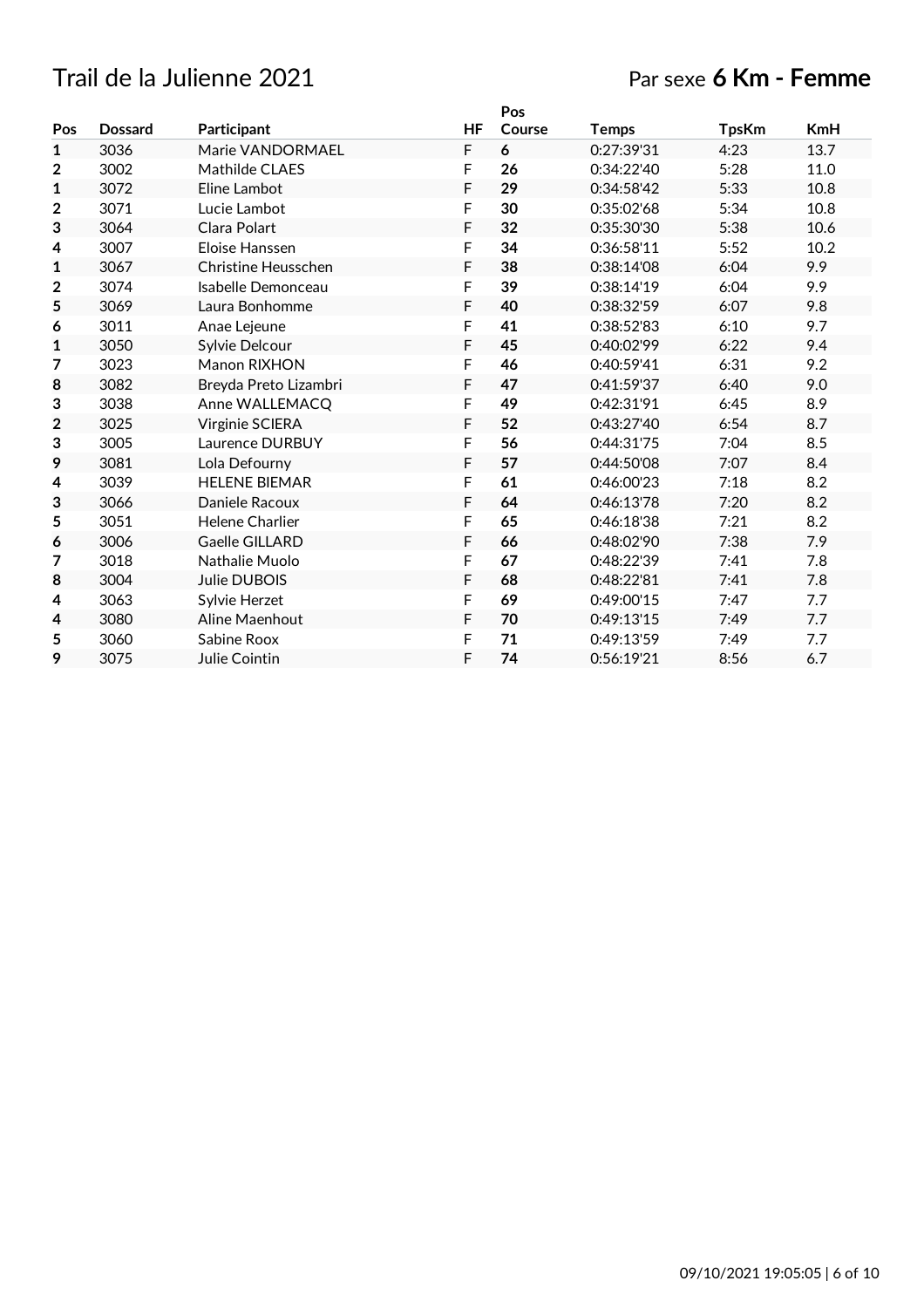# Trail de la Julienne 2021 Par sexe **Trail - Homme**

|                |                |                            |                | Pos                     |              |              |            |
|----------------|----------------|----------------------------|----------------|-------------------------|--------------|--------------|------------|
| Pos            | <b>Dossard</b> | Participant                | HF             | Course                  | <b>Temps</b> | <b>TpsKm</b> | <b>KmH</b> |
| 1              | 4022           | <b>Julien MERTENS</b>      | H              | $\mathbf{1}$            | 1:08:18'21   | 4:44         | 12.6       |
| 2              | 4001           | <b>Benoit ALBERT</b>       | H              | $\overline{\mathbf{2}}$ | 1:13:11'50   | 5:05         | 11.8       |
| 1              | 4033           | <b>Brice Compere</b>       | $\overline{H}$ | 3                       | 1:14:16'96   | 5:10         | 11.6       |
| 3              | 4026           | <b>Vincent PINSART</b>     | H              | $\overline{4}$          | 1:18:35'87   | 5:28         | 11.0       |
| $\overline{2}$ | 4076           | Jean Paul Bruwier          | H              | 5                       | 1:18:41'54   | 5:28         | 11.0       |
| 3              | 4012           | Jean-Francois DESADELEER   | $\overline{H}$ | 6                       | 1:20:25'42   | 5:35         | 10.7       |
| 4              | 4003           | <b>Bertrand CALIFICE</b>   | H              | $\overline{7}$          | 1:20:30'44   | 5:35         | 10.7       |
|                | 4032           |                            | H              | 8                       | 1:22:18'61   | 5:43         | 10.5       |
| 5              |                | Xavier ULRICI              | $\overline{H}$ |                         |              |              |            |
| 6              | 4034           | Jerome Trippaers           |                | 9                       | 1:22:21'55   | 5:43         | 10.5       |
| 4              | 4068           | Jean-Michel Boonen         | $\overline{H}$ | 10                      | 1:22:47'43   | 5:45         | 10.4       |
| 5              | 4050           | Pierre-Olivier Canisius    | $\overline{H}$ | 11                      | 1:22:51'69   | 5:45         | 10.4       |
| 7              | 4059           | Frederic Verdin            | $\overline{H}$ | 12                      | 1:23:47'93   | 5:49         | 10.3       |
| 6              | 4054           | Pierres-Yves Minguet       | $\overline{H}$ | 13                      | 1:24:07'06   | 5:50         | 10.3       |
| 8              | 4008           | <b>Pascal DARCIS</b>       | $\overline{H}$ | 14                      | 1:27:45'01   | 6:05         | 9.8        |
| 9              | 4015           | Michael DIRICKS            | H              | 15                      | 1:27:53'68   | 6:06         | 9.8        |
| 10             | 4017           | Jerome Knops               | H              | 17                      | 1:28:07'81   | 6:07         | 9.8        |
| 11             | 4052           | <b>Gilles Benoit</b>       | H              | 18                      | 1:29:01'04   | 6:11         | 9.7        |
| 12             | 4079           | <b>Arnaud Ruwet</b>        | $\overline{H}$ | 19                      | 1:29:33'37   | 6:13         | 9.6        |
| 7              | 4042           | Claude Bevalot             | $\overline{H}$ | 20                      | 1:29:46'69   | 6:14         | 9.6        |
| $\mathbf{1}$   | 4035           | Bernard Langerome          | $\overline{H}$ | 21                      | 1:29:57'14   | 6:15         | 9.6        |
| $\overline{2}$ | 4045           | Dominique Heusschen        | $\overline{H}$ | 22                      | 1:30:31'72   | 6:17         | 9.5        |
| 13             | 4043           | Aurelien Bourse            | H              | 23                      | 1:30:45'87   | 6:18         | 9.5        |
| 14             | 4023           | Kevin Niessen              | $\overline{H}$ | 24                      | 1:31:06'35   | 6:20         | 9.5        |
| 15             | 4027           | R�ginald POLMANS           | H              | 25                      | 1:31:11'15   | 6:20         | 9.5        |
| 8              | 4011           | Pascal DELMOTTE            | H              | 27                      | 1:32:11'52   | 6:24         | 9.4        |
| 16             | 4064           | Jean-Michel Thoen          | H              | 28                      | 1:32:16'67   | 6:25         | 9.4        |
| 17             | 4062           | Pierre Locht               | $\overline{H}$ | 29                      | 1:32:16'88   | 6:25         | 9.4        |
|                |                |                            | $\overline{H}$ | 30                      |              |              |            |
| 9              | 4063           | Raphael Canjak             |                |                         | 1:32:18'54   | 6:25         | 9.4        |
| 18             | 4060           | Kevin Dessart              | $\overline{H}$ | 31                      | 1:32:22'20   | 6:25         | 9.4        |
| 19             | 4016           | <b>Jimmy FORTEMPS</b>      | H              | 32                      | 1:32:37'71   | 6:26         | 9.3        |
| 20             | 4053           | Michel Renauld             | H              | 33                      | 1:34:10'78   | 6:32         | 9.2        |
| 21             | 4073           | Mehdi Karim Ghafghaf       | H              | 34                      | 1:36:04'24   | 6:40         | 9.0        |
| 22             | 4039           | Francis Haeken             | $\overline{H}$ | 35                      | 1:38:07'90   | 6:49         | 8.8        |
| 23             | 4066           | Stephane Lenart            | $\overline{H}$ | 37                      | 1:41:25'92   | 7:02         | 8.5        |
| 3              | 4058           | Serge Douin                | H              | 38                      | 1:41:38'74   | 7:04         | 8.5        |
| 24             | 4010           | Renaud DECRESSON           | H              | 39                      | 1:41:49'86   | 7:04         | 8.5        |
| 25             | 4013           | Charles DICKBURT VELAZQUEZ | H              | 40                      | 1:42:04'39   | 7:05         | 8.5        |
| 26             | 4049           | X Schreiber                | H              | 41                      | 1:42:42'48   | 7:08         | 8.4        |
| 10             | 4037           | <b>Fabian Brauns</b>       | H              | 42                      | 1:43:56'70   | 7:13         | 8.3        |
| 27             | 4056           | Michael Foret              | H              | 43                      | 1:44:16'93   | 7:14         | 8.3        |
| 28             | 4029           | <b>Gregory SCATTONE</b>    | H              | 44                      | 1:44:26'69   | 7:15         | 8.3        |
| 29             | 4018           | Roland KUPPER              | H              | 45                      | 1:44:43'55   | 7:16         | 8.3        |
| 11             | 4014           | <b>Dennis DIERENS</b>      | H              | 46                      | 1:44:46'88   | 7:17         | 8.2        |
| 4              | 4038           | Jean-Marc Michel           | Н              | 47                      | 1:44:52'70   | 7:17         | 8.2        |
| 12             | 4019           | <b>Benoit LENART</b>       | H              | 48                      | 1:44:56'88   | 7:17         | 8.2        |
| 30             | 4025           | Francois PARTOUNS          | H              | 49                      | 1:45:00'44   | 7:17         | 8.2        |
|                | 4044           | Noel Josse                 | H              | 50                      |              | 7:19         | 8.2        |
| 5              |                |                            |                |                         | 1:45:20'03   |              |            |
| 6              | 4061           | Patrick Cornet             | H              | 51                      | 1:45:30'02   | 7:20         | 8.2        |
| 13             | 4041           | Fabrice Fumarola           | H              | 53                      | 1:45:46'55   | 7:21         | 8.2        |
| $\overline{7}$ | 4047           | Christian Keyser           | H              | 55                      | 1:47:35'66   | 7:28         | 8.0        |
| 31             | 4078           | <b>Benoit Waucomont</b>    | H              | 56                      | 1:51:03'76   | 7:43         | 7.8        |
| 14             | 4057           | Xavier Thomas              | H              | 57                      | 1:51:04'61   | 7:43         | 7.8        |
| 32             | 4005           | Marc COLABELA              | H              | 59                      | 1:53:35'44   | 7:53         | 7.6        |
| 15             | 4048           | Marc Boudry                | Н              | 60                      | 1:54:16'16   | 7:56         | 7.6        |
| 33             | 4024           | <b>Bruno NIESTEN</b>       | H              | 63                      | 1:56:01'90   | 8:04         | 7.4        |
| 16             | 4021           | Serge LOWIS                | H              | 64                      | 1:56:01'92   | 8:04         | 7.4        |
| 8              | 4030           | Alain STAS                 | H              | 67                      | 1:58:24'78   | 8:13         | 7.3        |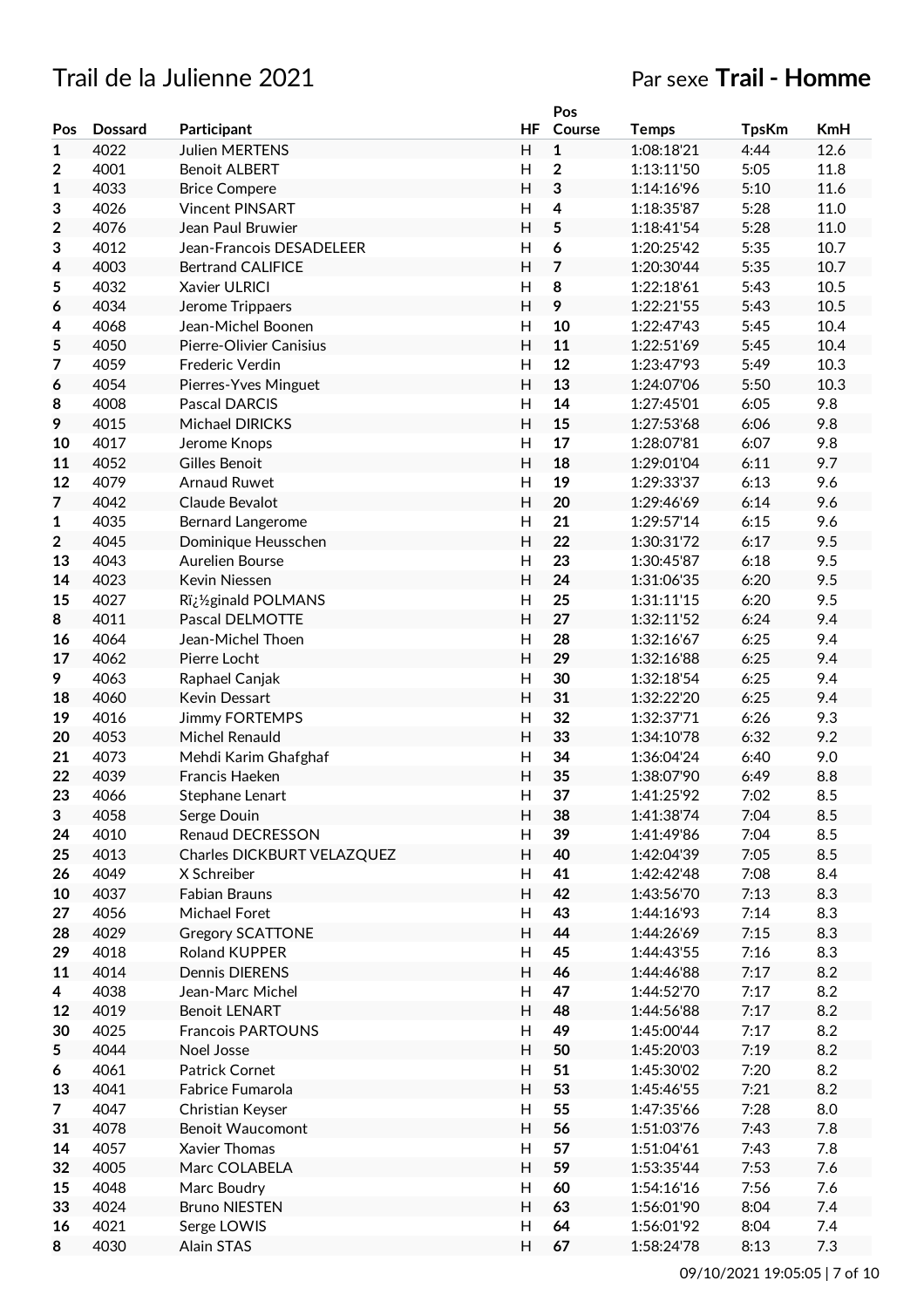# Trail de la Julienne 2021

# Par sexe **Trail - Homme**

|   |             |                  | Pos       |            |       |            |
|---|-------------|------------------|-----------|------------|-------|------------|
|   | Pos Dossard | Participant      | HF Course | Temps      | TpsKm | <b>KmH</b> |
| 9 | 4036        | Didier Granville | 68        | 2:00:41'30 | 8:23  | 70         |